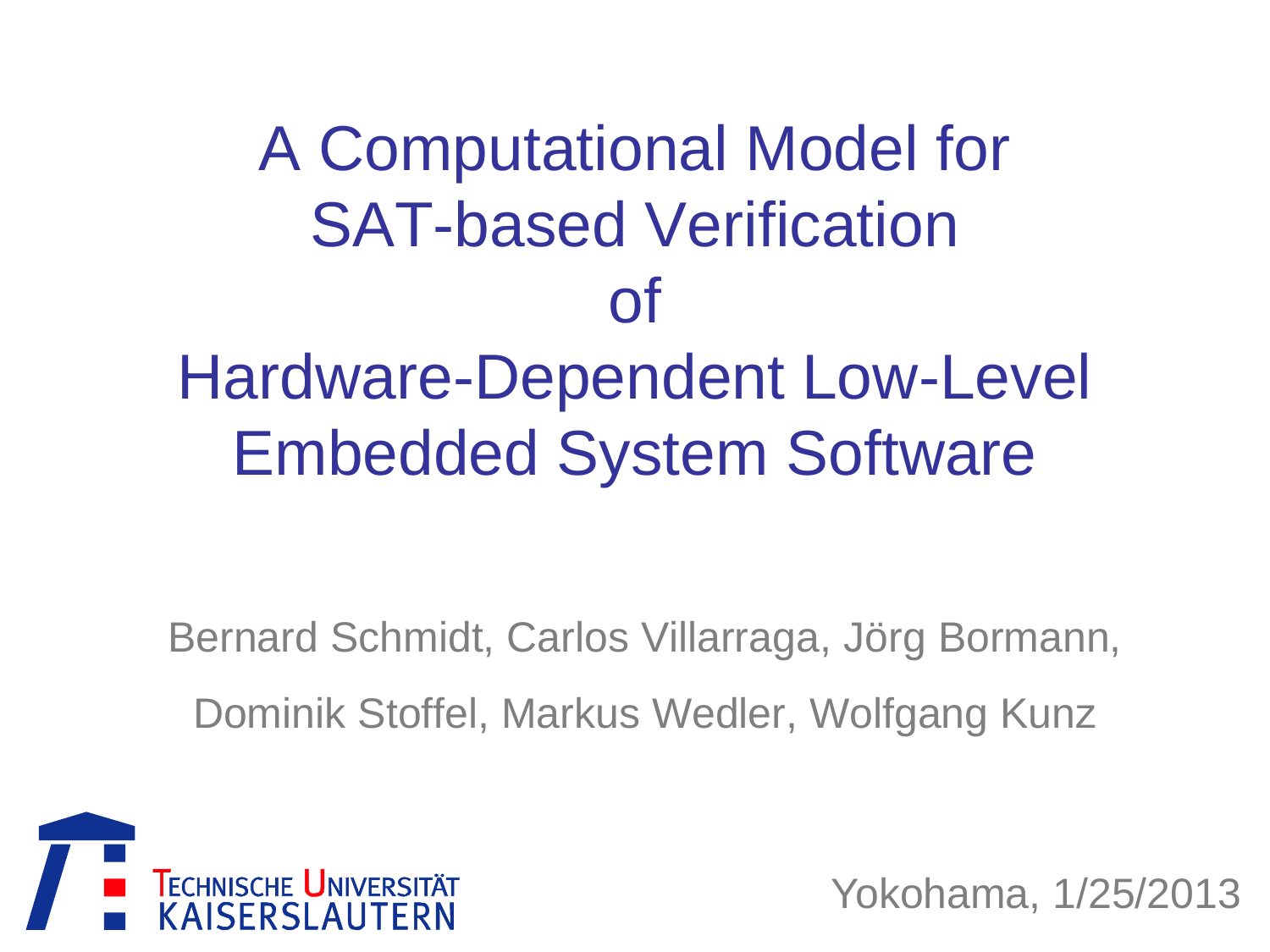# **Content**

- **Motivation**
- **Related Works**
- **Nodel Generation** 
	- **Basis: Abstract HW/SW Model**
	- **Flow**
- **Advantages of Model**
- **Experiment**
- Conclusion / Future Work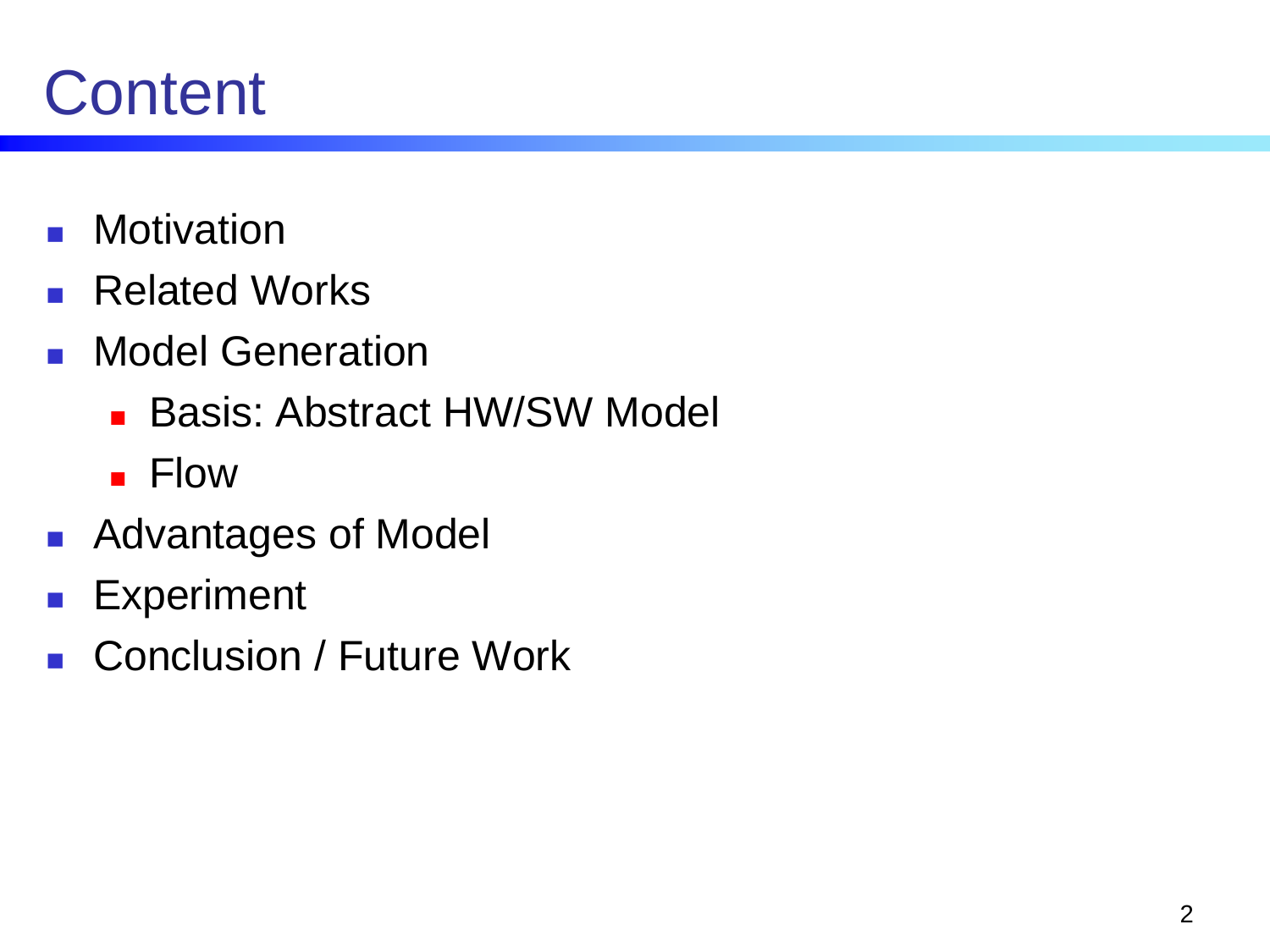## **Motivation**

### **Embedded System Close interaction**



- between HW and SW
- **Examples: drivers,** communication structures

#### Goal

**Formal verification (FV) of combined HW/SW behavior** 

### ■ Objective of this work

**EXCOMPUTATIONAL MODEL AND ALGORATION COMPUTATION** FV of *hardware-dependent*, low-level software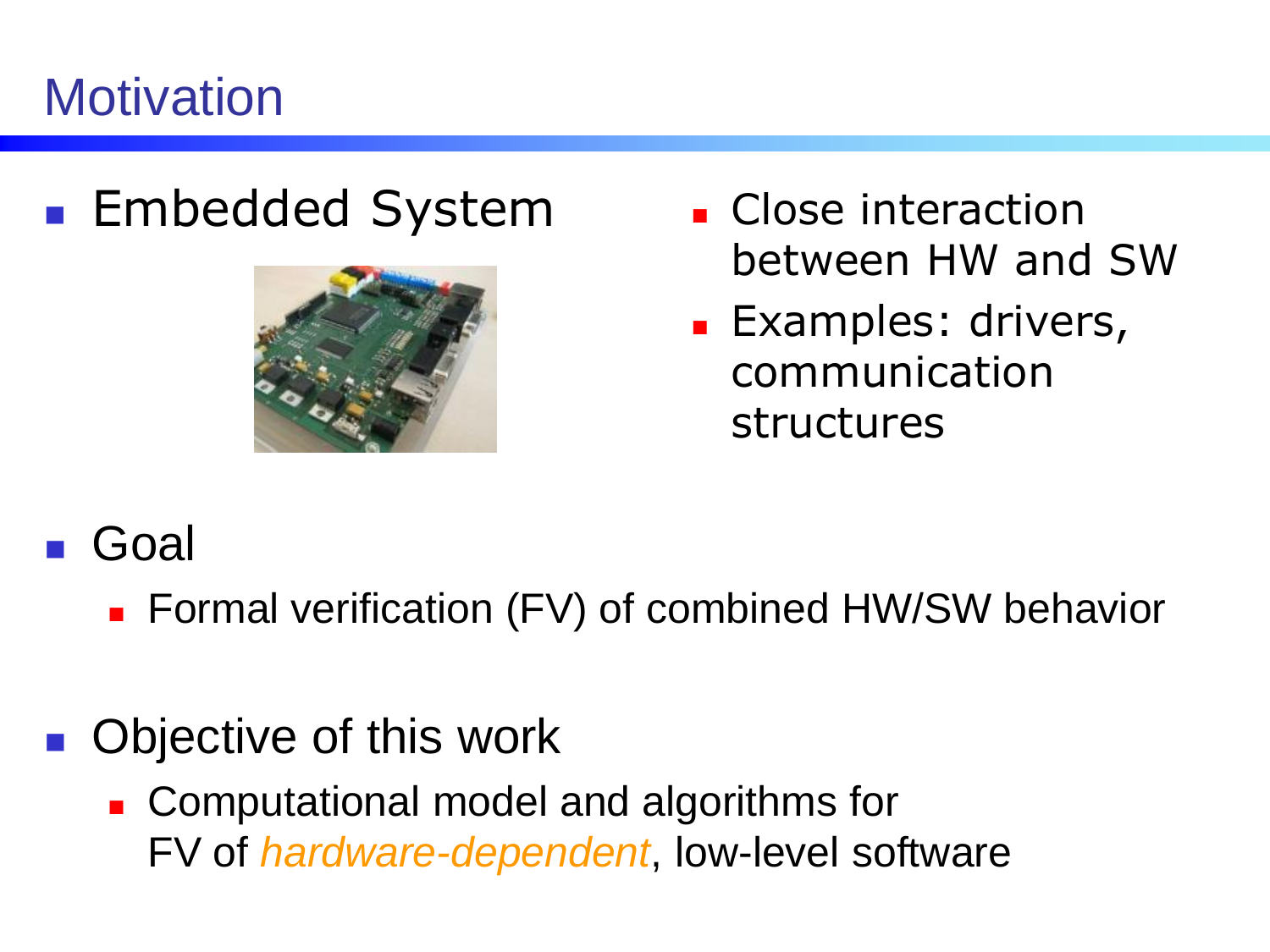## Related Works

- [2] R. Jhala and R. Majumdar, "Software model checking," *ACM Comput. Surv.*, vol. 41, pp. 21:1–21:54, October 2009.
- [3] T. Ball, A. Podelski, and S. K. Rajamani, "Boolean and Cartesian Abstraction for Model Checking C Programs," in *Proceedings of the 7 th International Conference on Tools and Algorithms for the Construction and Analysis of Systems*, ser. TACAS 2001. London, UK: Springer-Verlag, 2001, pp. 268–283.
- [4] D. Beyer, T. A. Henzinger, R. Jhala, and R. Majumdar, "The software model checker Blast: Applications to Software Engineering," *Int. J. Softw. Tools Technol. J. Softw. Tools Technol*
- -
	- [7] G. J. Holzmann,
	-
	-
	-
- France Checking for Programming Language **Language is a set of the 24th ACM SIGPLAN-SIGACT in a set of the 24th ACM SIGPLAN-SIGACT** *Sympo-sium* on Principles of Programming Programming Languages of Programming Languages, NY, 1997, 174–186. **Example 3 And Thomas Pressure Checking Checking Thomas Programs Programs Programs Programs Programs Using Archivare Programs Programs Programs Programs Programs Using Java PathFinder, 2013, 1979, 1979, 1979, 1979, 1979, 1** *IS] K. Havelund and* **ON SW verification F.** [8] D. Babic and A. **J. Hu, S. Hu, T. Hu, S. Hu, S. Hu, S. Hu, S. Hu, International Conference on** *p. In International Conference on Software Engineeri*  $\blacksquare$  **Our focus:** According to the series of the series of the series of the series of the series of the series of the series of the series of the series of the series of the series of the series o **Example 19** F.Ivancic, Z. Yang, M. Gupta, A. Gupta, A. Gupta, A. Gupta, A. Gupta, P. Ashar, "Efficient SATased bounded model checking for software verification," in *Proc.*  $\overline{A}$ *In- ternational Symposium on Levera Computational model for* [10] E. Clarke, D. K**roening, and K. Yorav, "Behavioral consistency of C and Verilog programs using Bounded Model Checking**," in *Proceedings of the*  $\blacksquare$  *hard Mare-denendent* SW *Proceedings of the hardware-dependent SW 03, pp. 368–371.*<br> **111** D. W. Currie, A. **D. Annual Design** *he 37th Annual Design*

*Automation Conference*, ser. DAC '00. New York, NY, USA: ACM, 2000, pp. 130–135.

- [12] B. Schlich, "Model checking of software for microcontrollers," *ACM Trans. Embed. Comput. Syst.*, vol. 9, no. 4, pp. 36:1–36:27, Apr. 2010.
- [13] C. S. Păsăreanu and W. Visser, "A survey of new trends in symbolic execution for software testing and analysis," *Int. J. Softw. Tools Technol. Transf.*, vol. 11, no. 4, pp. 339–353, Oct. 2009.
- [14] T. Arons, E. Elster, S. Ozer, J. Shalev, and E. Singerman, "Efficient symbolic simulation of low level software," in *Design, Automation and Test in Europe, 2008. DATE '08*, march 2008, pp. 825 –830.
- [15] M. D. Nguyen, M. Wedler, D. Stoffel, and W. Kunz, "Formal Hardware/Software Co-Verification by Interval Property Checking with Abstraction," in *Proceedings of the 48th Design Automation Conference*, ser. DAC '11. New York, NY, USA: ACM, 2011, pp. 510–515.
- [16] D. Große, U. Kühne, and R. Drechsler, "HW/SW co-verification of embedded systems using bounded model checking," in *GLSVLSI '06: Proceedings of the 16th ACM Great Lakes symposium on VLSI*, 2006, pp. 43–48.
- [17] A. Biere, A. Cimatti, E. M. Clarke, M. Fujita, and Y. Zhu, "Symbolic model checking using SAT procedures instead of BDDs," in *Proc. International Design Automation Conference (DAC)*, June 1999, pp. 317–320 4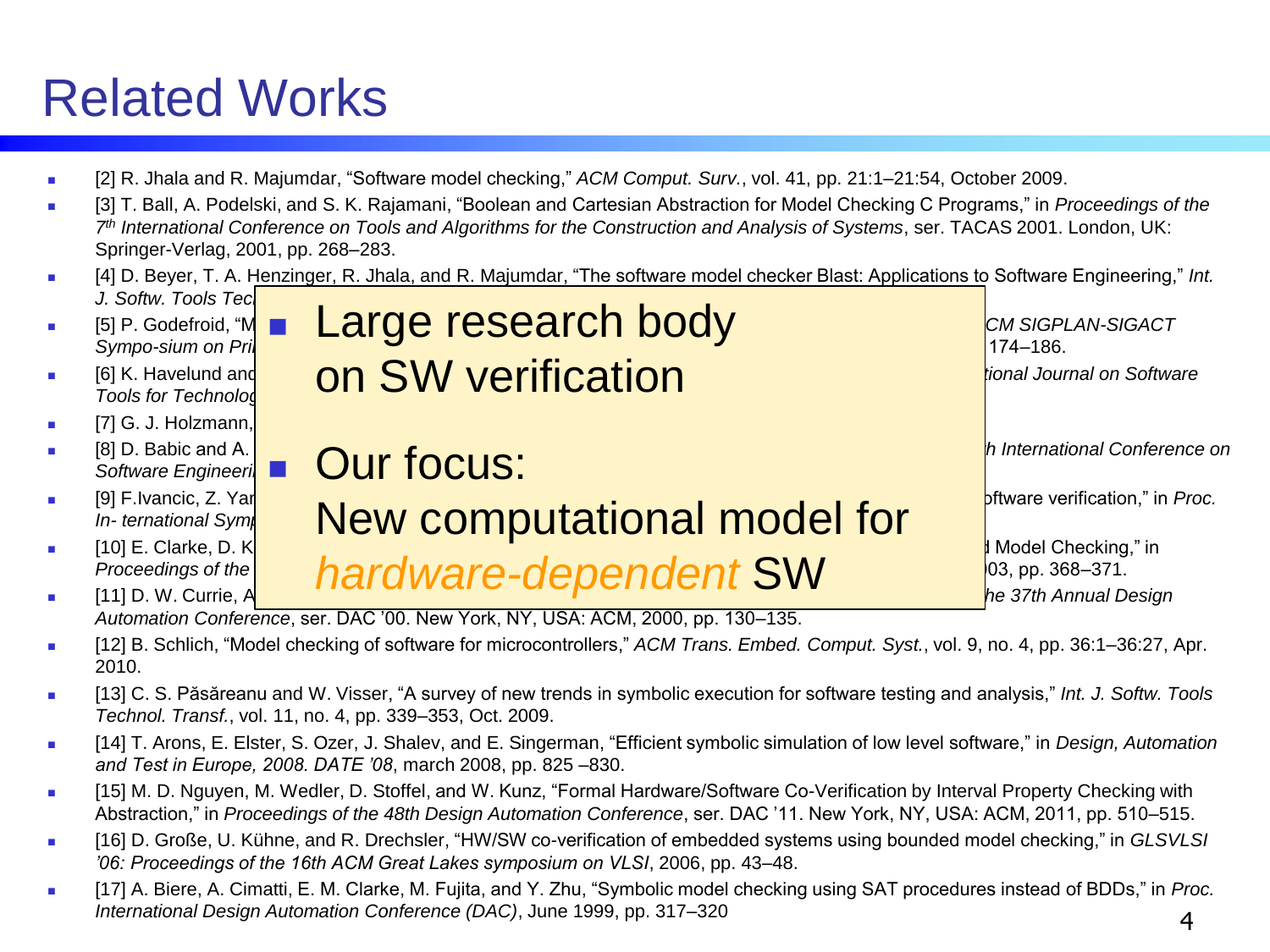# State of the Art: Bounded Model Checking (BMC)

#### E.g.,

- M. D. Nguyen, M. Wedler, D. Stoffel, and W. Kunz, "Formal Hardware/Software Co-Verification by Interval Property Checking with Abstraction" DAC 2011.
- D. Große, U. Kühne, and R. Drechsler, "HW/SW co-verification of embedded systems using bounded model checking" in *GLSVLSI '*2006.

#### Basic approach:

#### Unroll CPU + software in memory

- $\Rightarrow$  program flow (instruction sequencing) as given by the program is represented only *implicitly* (by PC + memory)
- program computation also is represented only *implicitly* (by hardware implementation of CPU)
- $\Rightarrow$  High computational complexity for realistic designs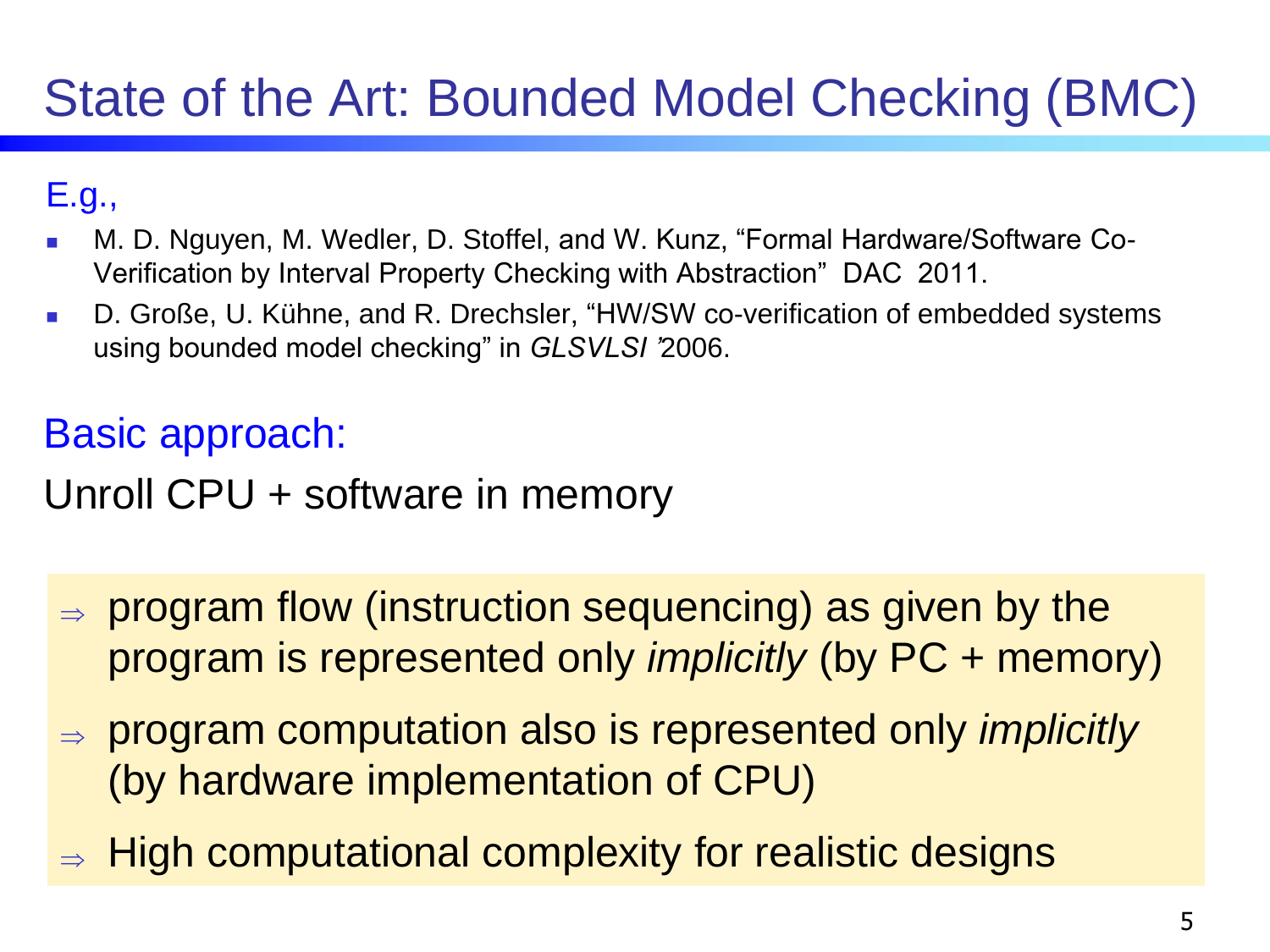#### E.g.,

- C. S. Păsăreanu and W. Visser, "A survey of new trends in symbolic execution for software testing and analysis" *Int. J. Softw. Tools Technol. Transf.*, 2009.
- **T.** T. Arons, E. Elster, S. Ozer, J. Shalev, and E. Singerman, "Efficient symbolic simulation of low level software" *DATE* 2008

#### Basic approach

- Enumerate program execution paths and check conditions for verification along these paths by specialized verification algorithms
- Symbolic formulas explicitly represent all possible input scenarios (along path)
- program flow is enumerated *explicitly* (by path enumeration)
- program computation is represented *explicitly* (through symbolic formulas)
- high complexity of symbolic formulas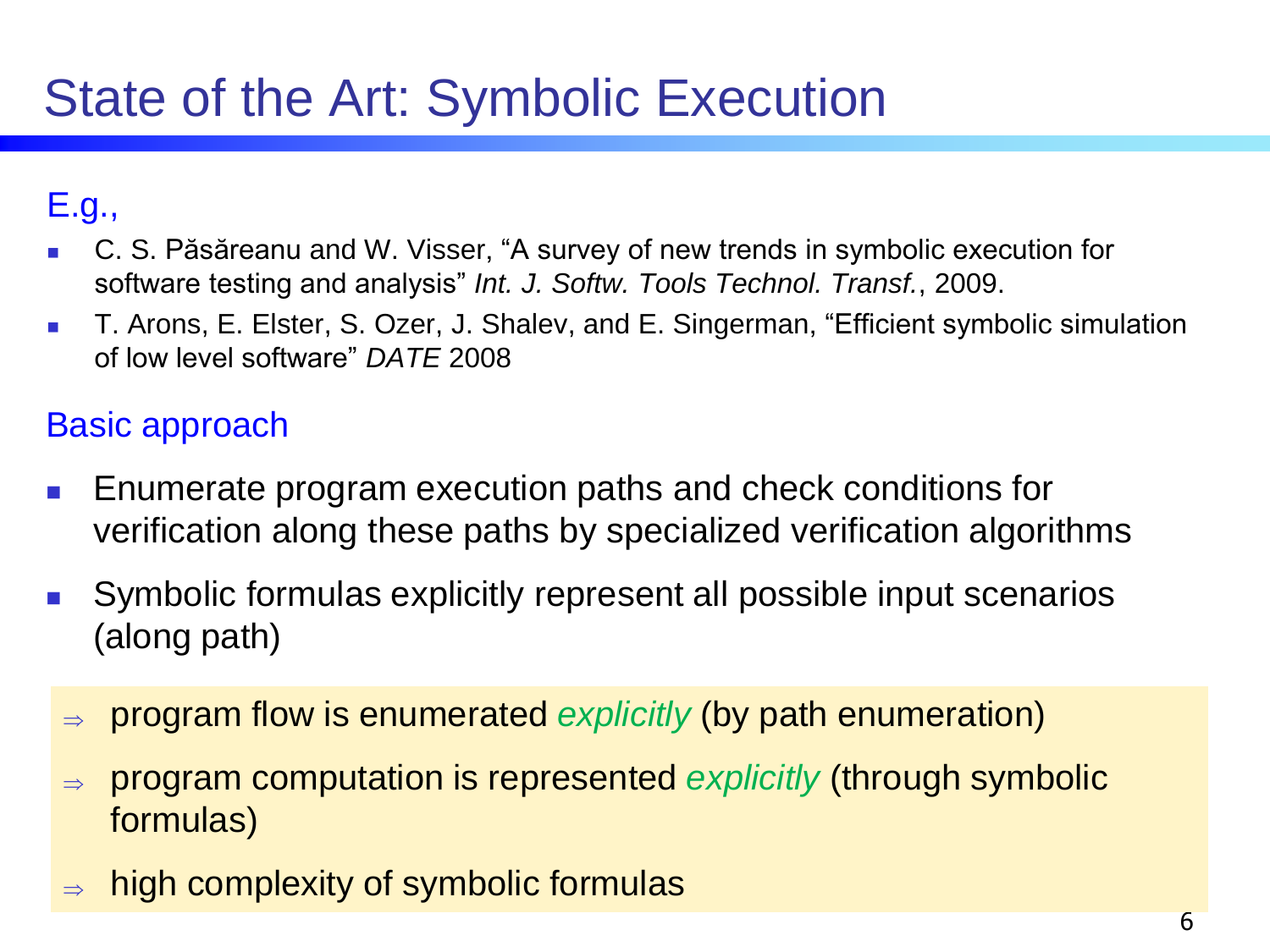#### E.g.,

 E. Clarke, D. Kroening, and K. Yorav, "Behavioral consistency of C and Verilog programs using Bounded Model Checking" DAC 2003

#### Basic approach

- Build a SAT formula for the program computation based on CFG unrolling
- SAT formula contains information about control flow only implicitly in terms of functional dependencies between variables of the formula
- *HW-independent* paradigm (high-level programming language)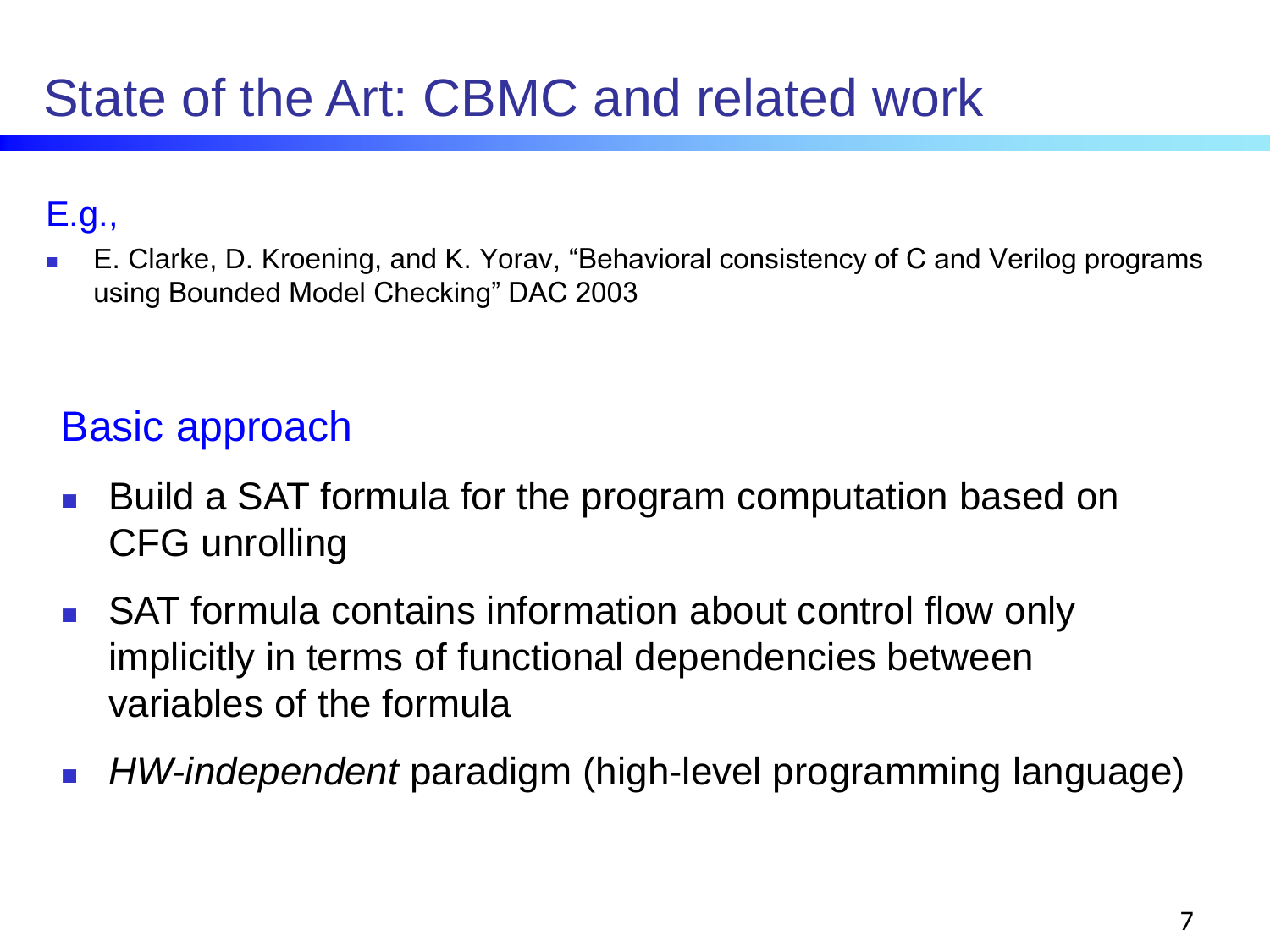## State of the Art: CBMC and related work

#### E.g.,

 E. Clarke, D. Kroening, and K. Yorav, "Behavioral consistency of C and Verilog programs using Bounded Model Checking" DAC 2003

#### **Extension of CBMC for HW-dependent software is difficult!**

The computational model (SAT formula):

- **EXTERNITHE Internation about temporal relationships between** statements/instructions as is needed when relating program behavior to HW periphery
- cannot be integrated with environment hardware model
- **E** is not compositional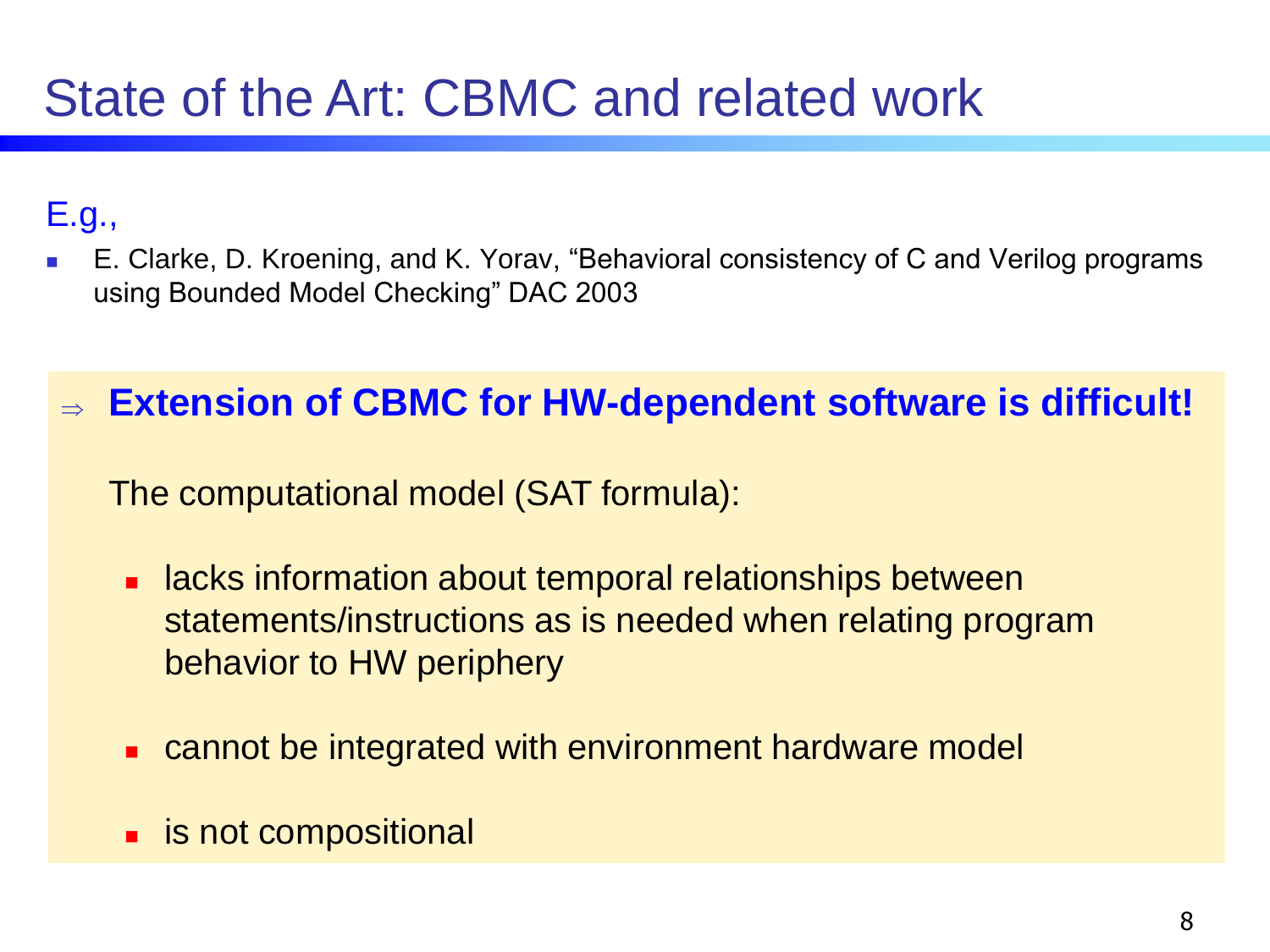# Our Approach

New hardware-dependent computational model

- **Program computation should be represented implicitly**  $\Rightarrow$  compact model
- **Program flow should be represented explicitly** 
	- $\Rightarrow$  facilitates SAT reasoning (since global information about global execution paths is explicitly available)
- Representation of the temporal dependencies between instructions and I/O
	- $\Rightarrow$  enables HW-dependent verification
	- $\Rightarrow$  enables compositionality of model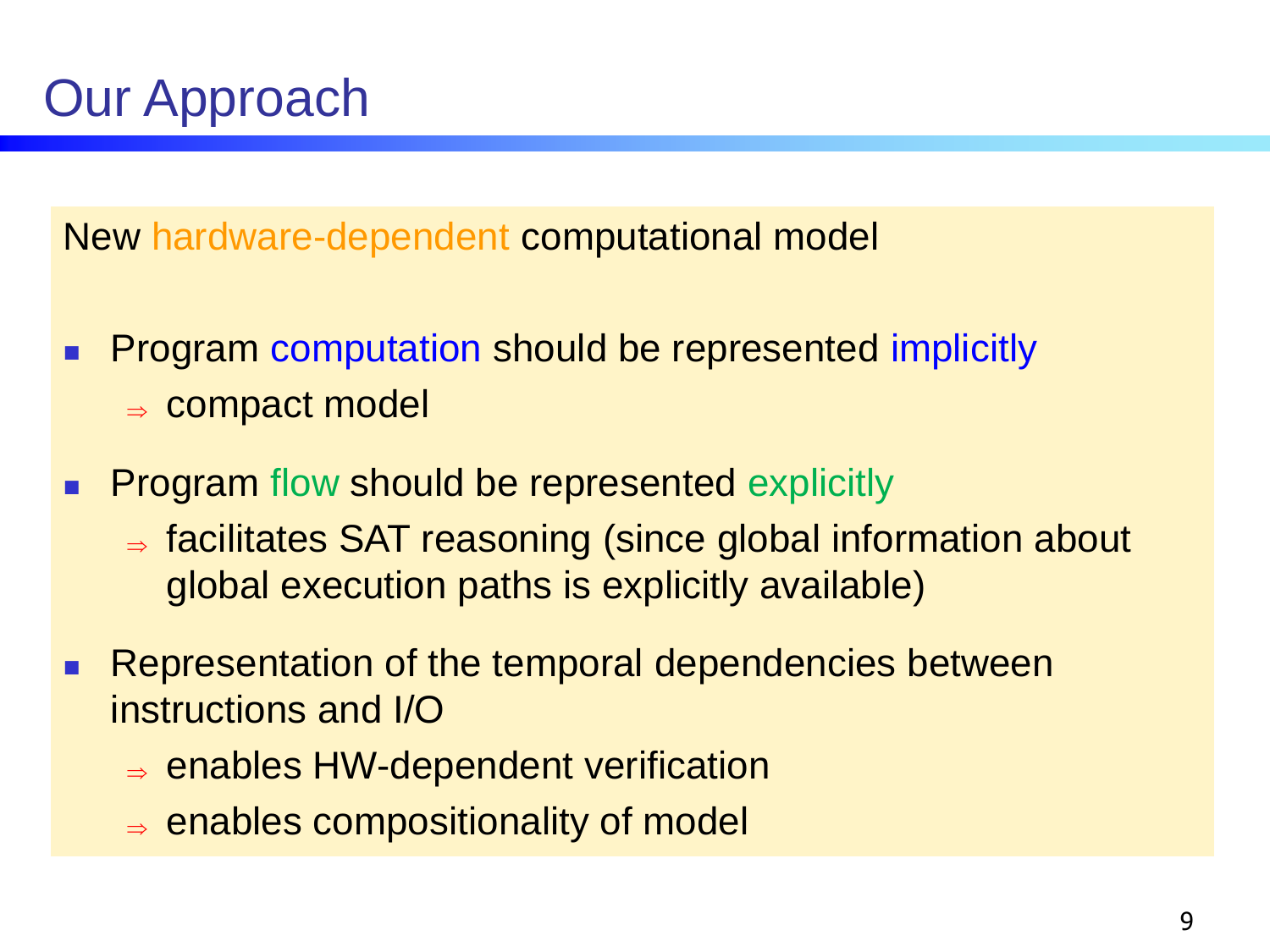### Basis: Abstract HW/SW Model

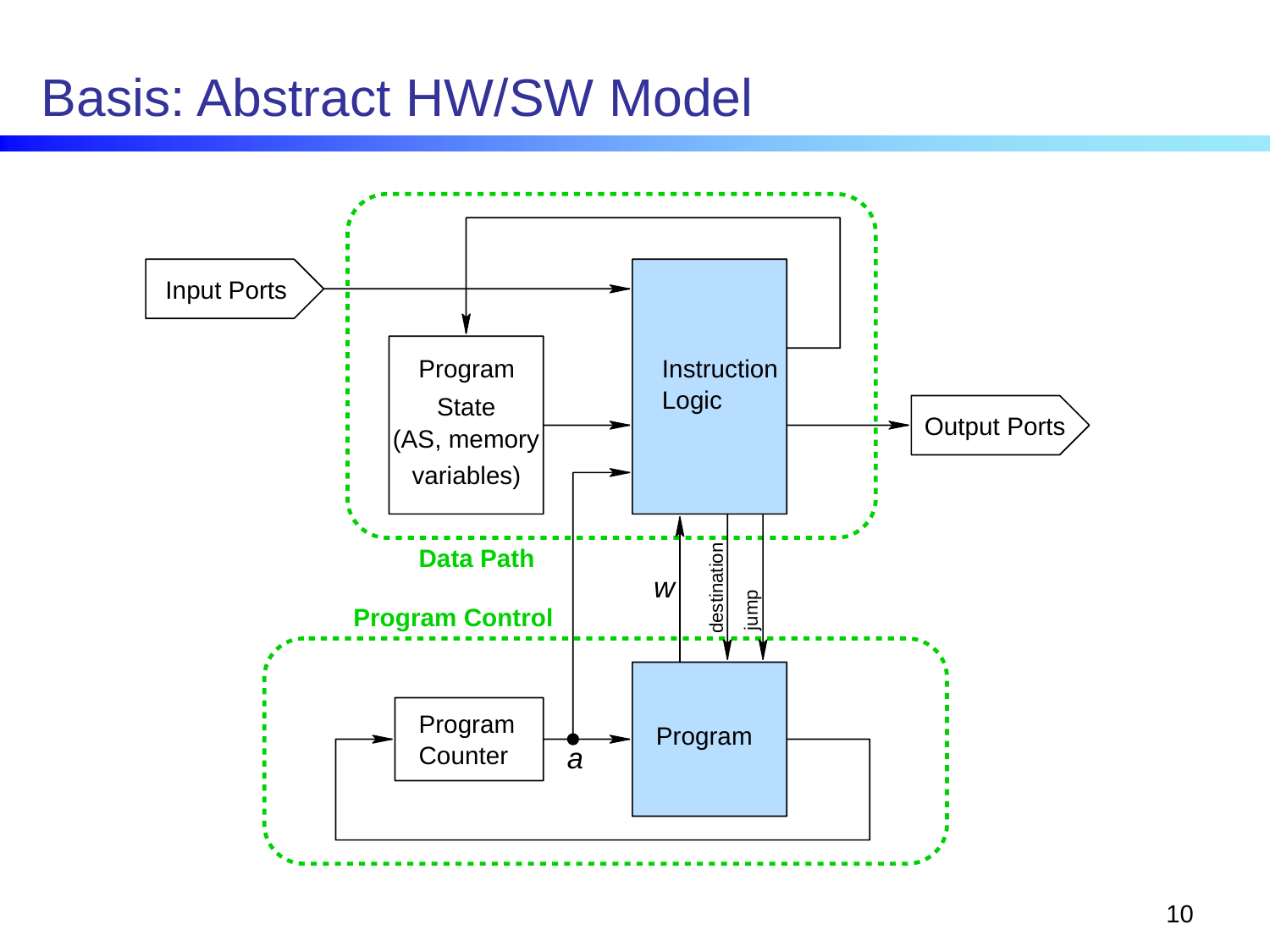### Basis: Abstract HW/SW Model

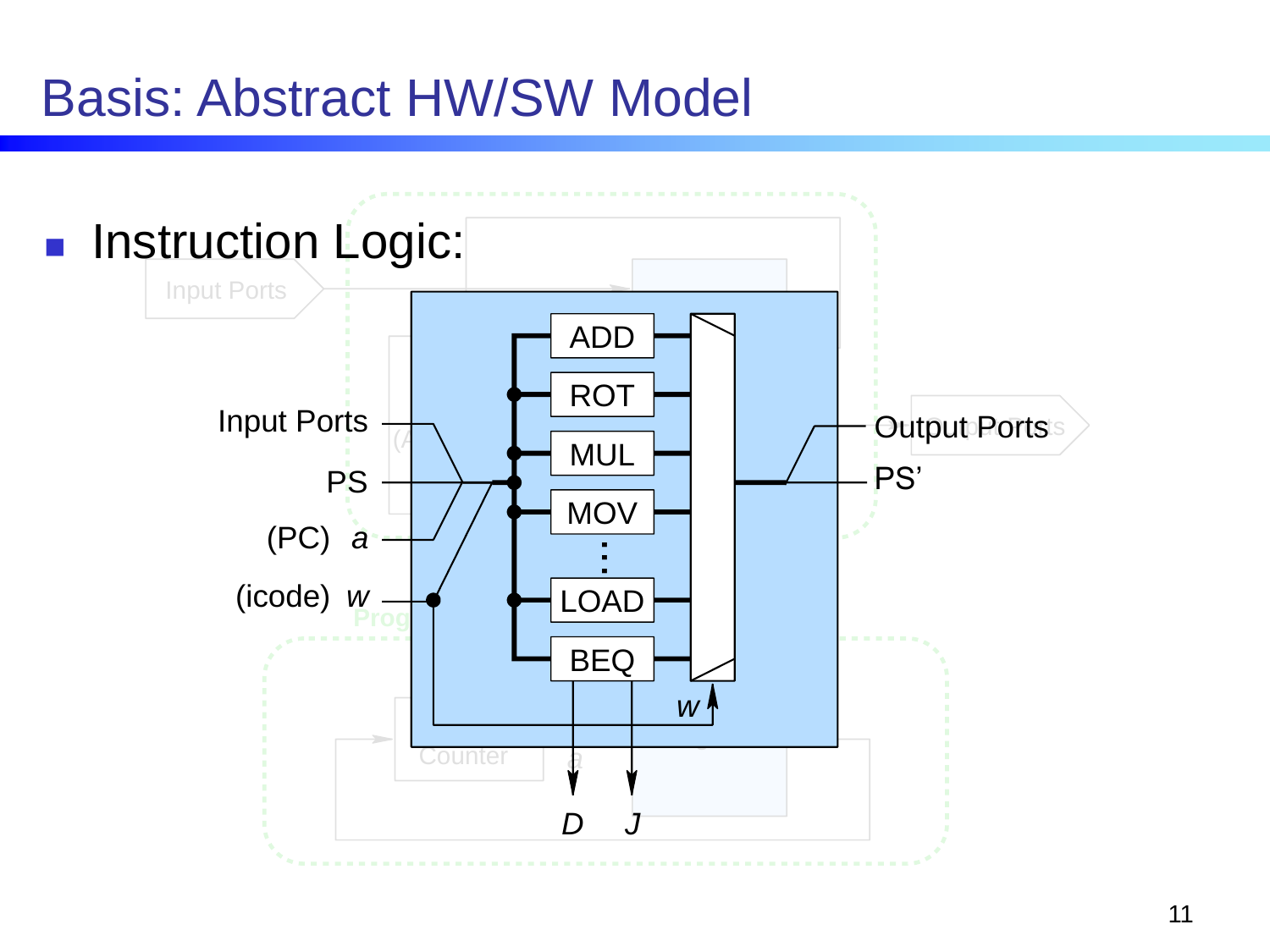

- Abstract model for a CPU instruction
- **Hardware-dependent**
- **Describes the modification of the** program state
- Can be formally verified against RTL implementation of CPU



new program state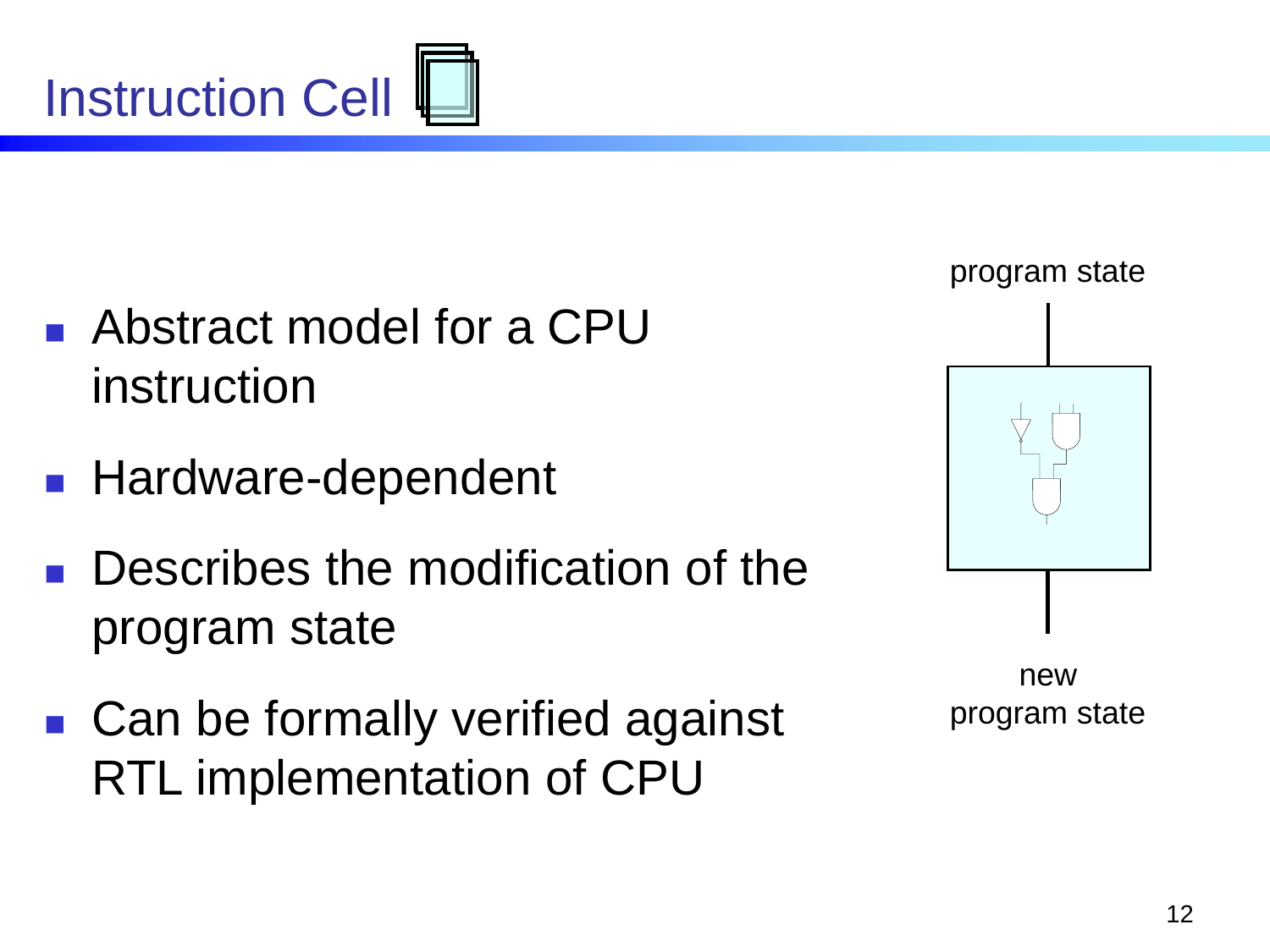

- **Registers**
- Control signals in the CPU
- Program data in RAM
- **B** "Active" signal (program flow variable)



new program state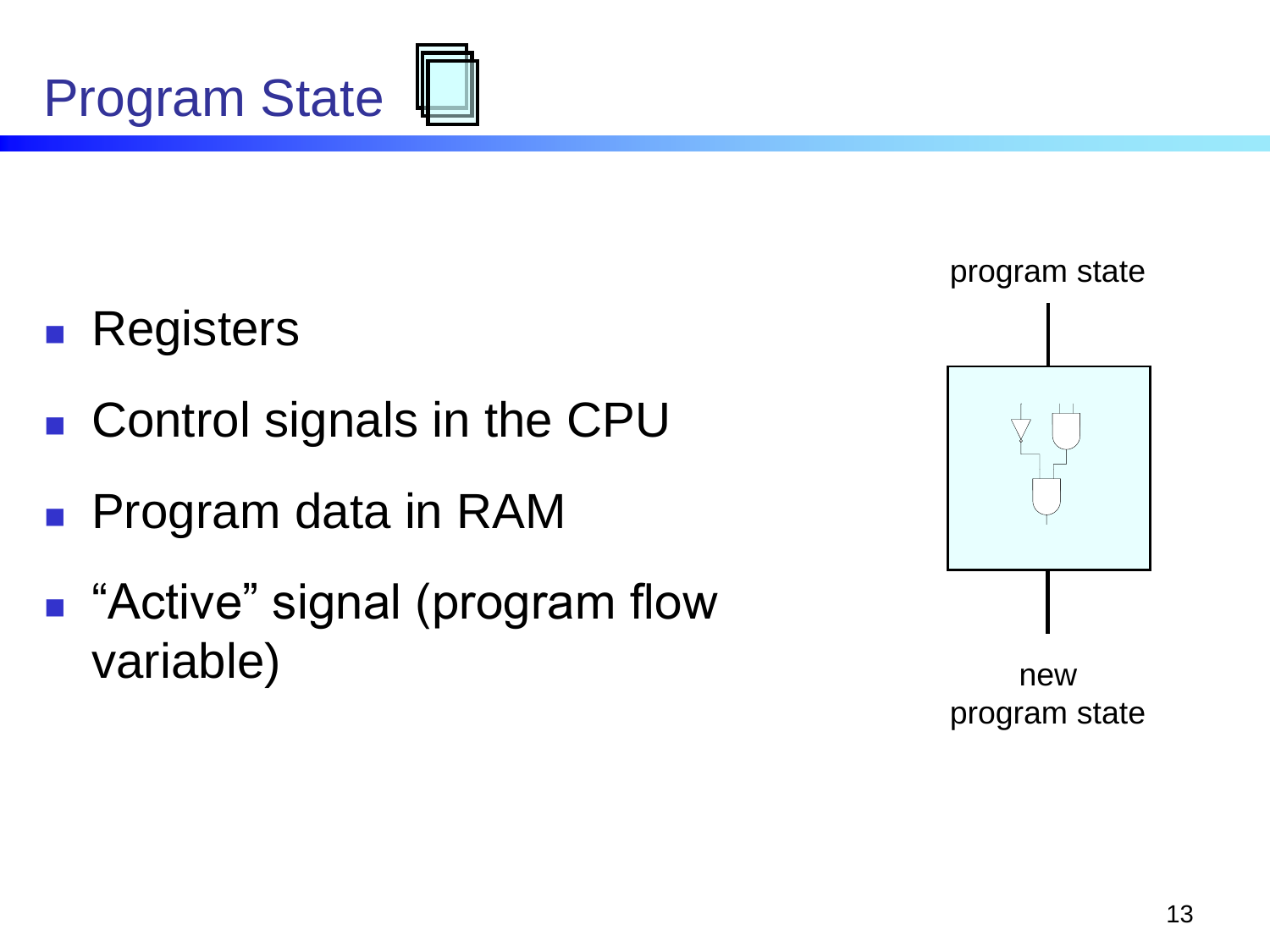- Additional 1-bit signal in program state
- Signal is asserted if corresponding program state belongs to active execution path
- Additional logic in instruction cells to handle active signal:
	- Datapath and load/store instructions: propagate *active* flag from input state to output state (no extra logic required)
	- Branch instructions: propagate *active* flag depending on branch condition from input state to branch target output state. All other output states are set inactive.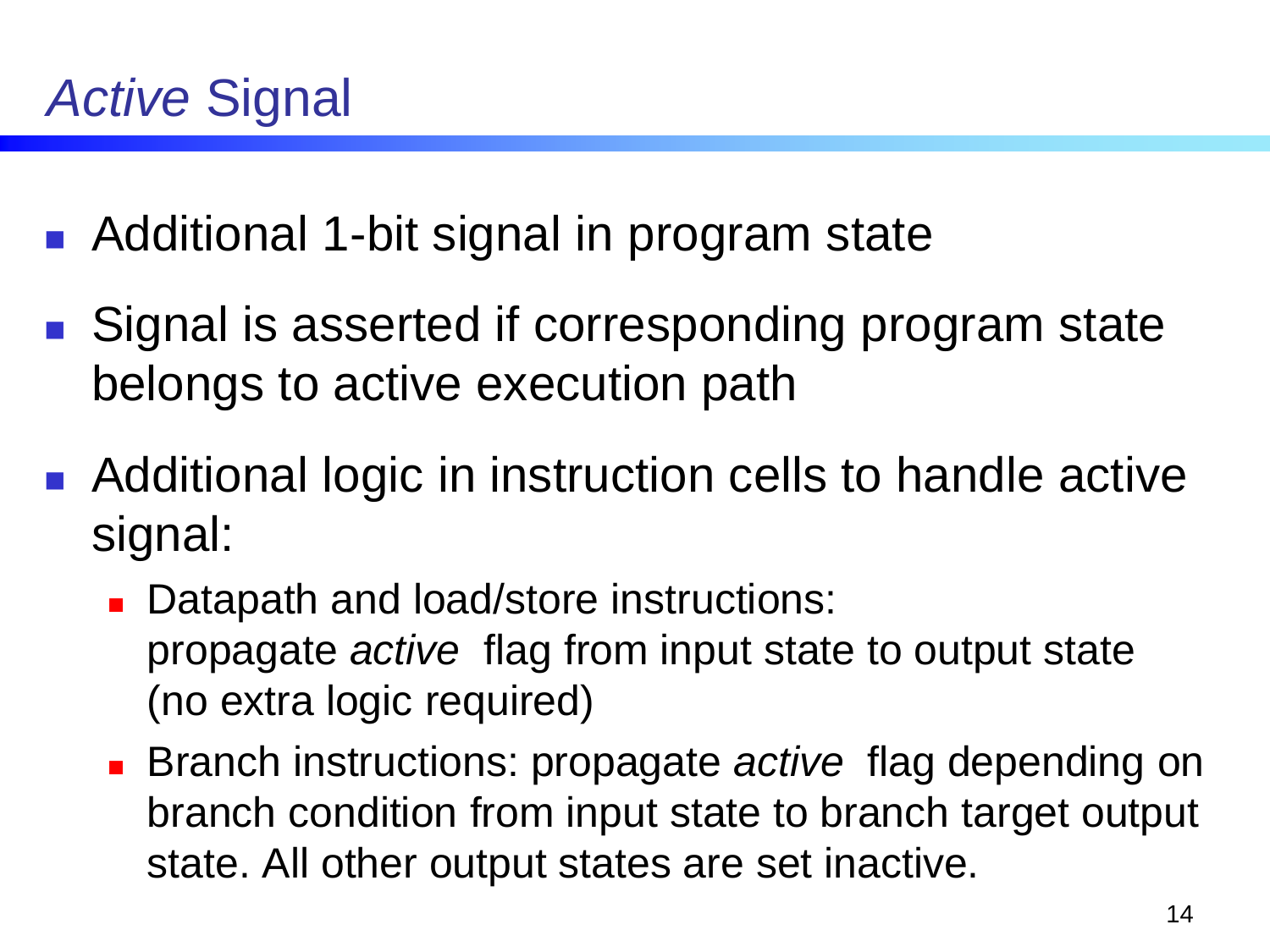# Transform CFG to Execution Graph (EXG)

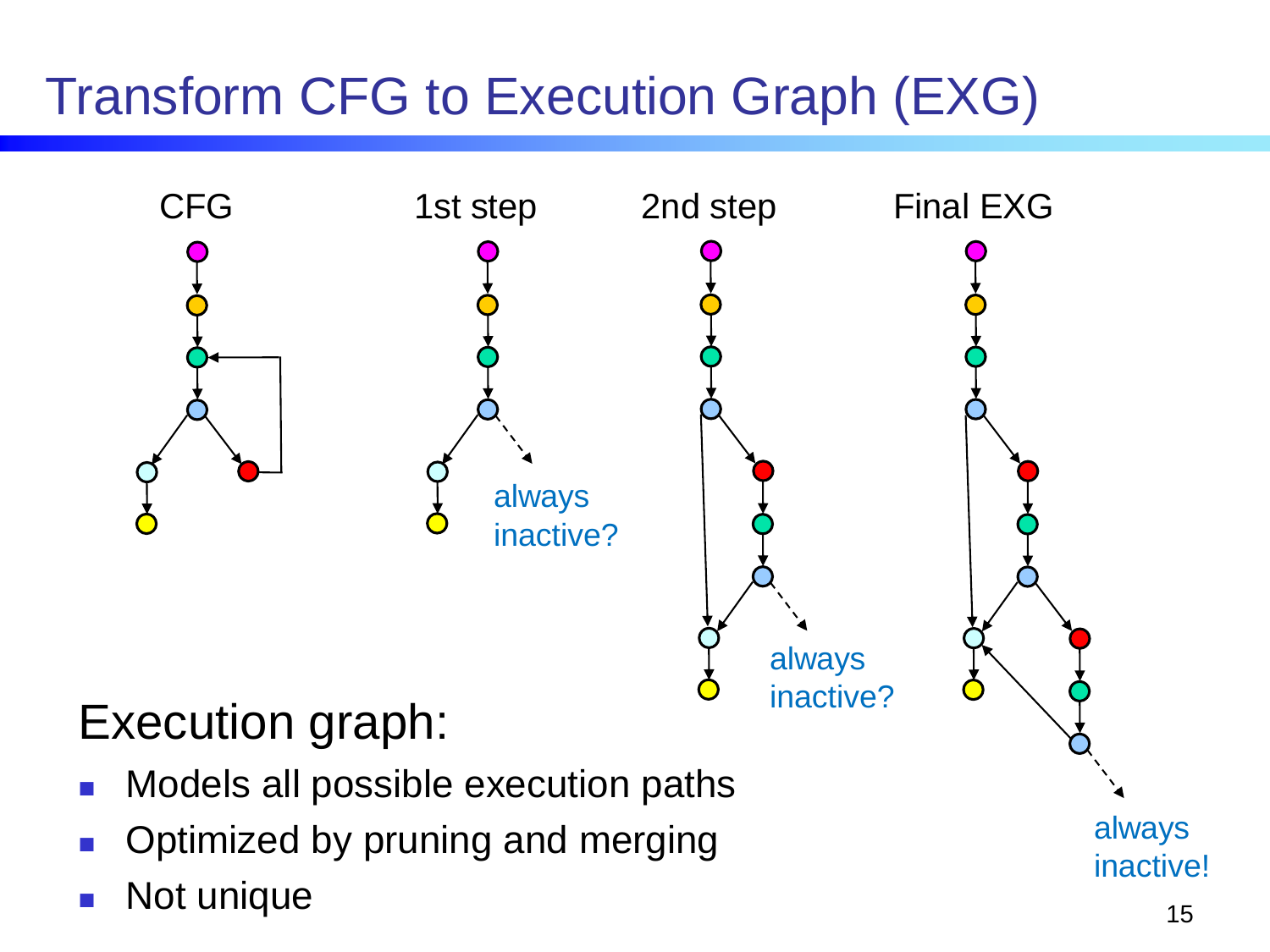# Verifying if a branch is active

### Branch instruction

**Propagates "active" signal to exactly Propagates "active" signal to exactly** one of the branches

#### Generated property:

- **Claim: "active" signal is never** asserted
- **Property holds: branch never taken**
- **Property does not hold: branch is** taken in some executions

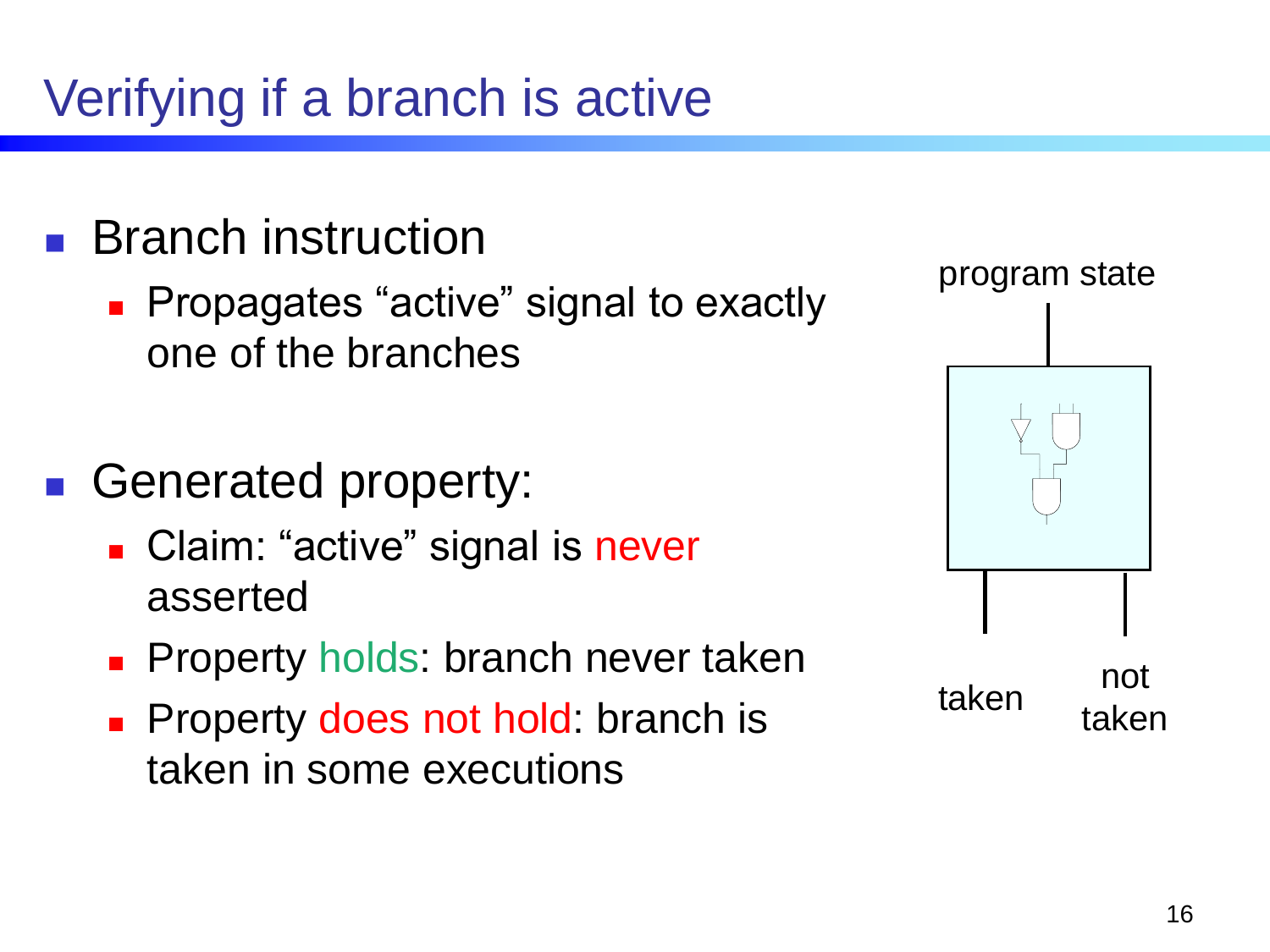# Program Netlist (PN)

## PN generation

- Replace every EXG node by an instruction cell
- **HW-dependent description of** program computation
- **Insert merge cells**
- Merge cell
	- Merges two paths into one
	- Path is selected by incoming *active* signal

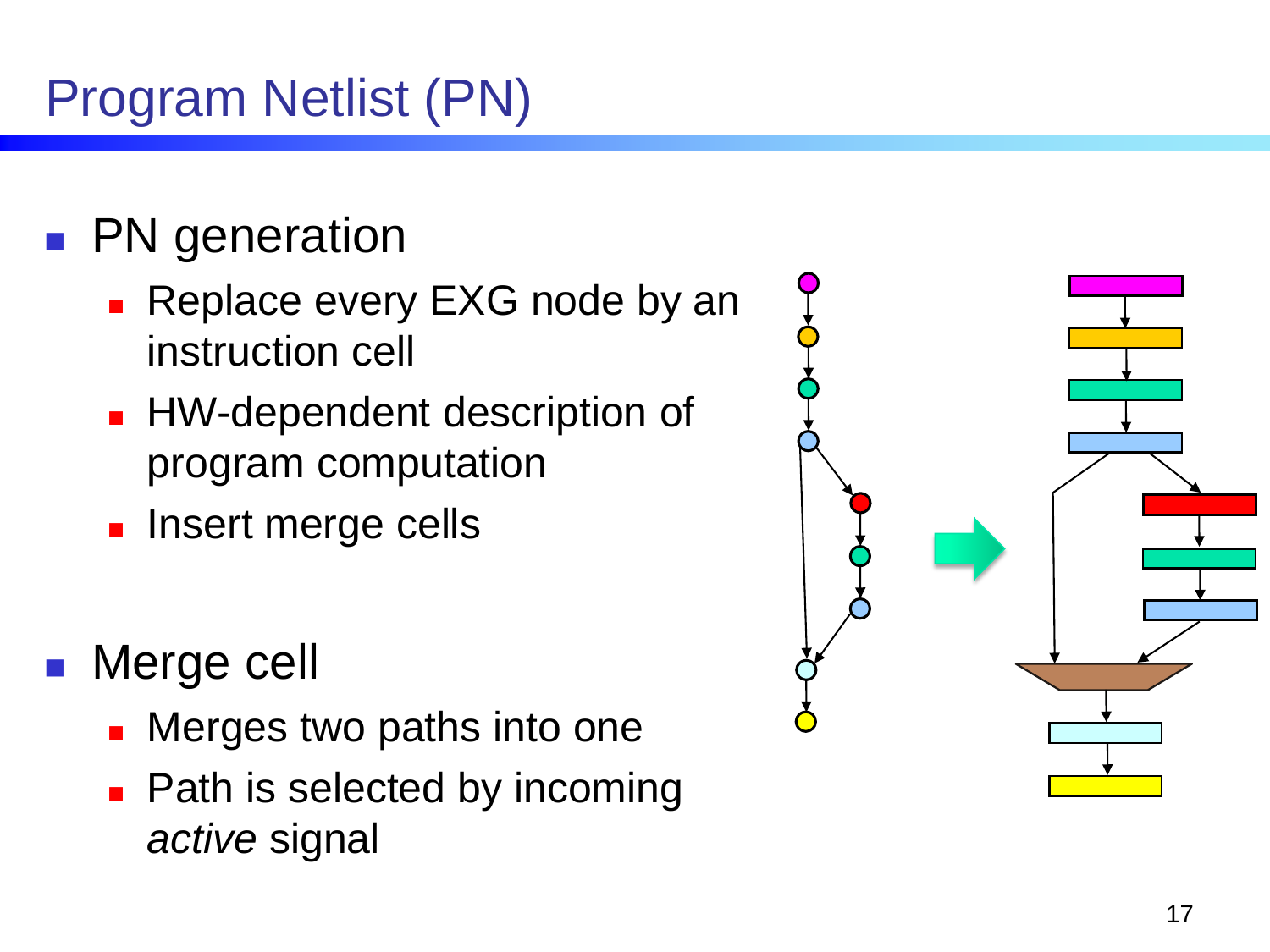## **Replacing EXG nodes by instruction cells**

**PN** is a combinational circuit

 $\Rightarrow$  Supports SAT-based FV

- CFG-based unrolling
	- $\Rightarrow$  Explicitly represented program flow
- Concatenation of instruction cells

 $\Rightarrow$  Implicitly represented program computation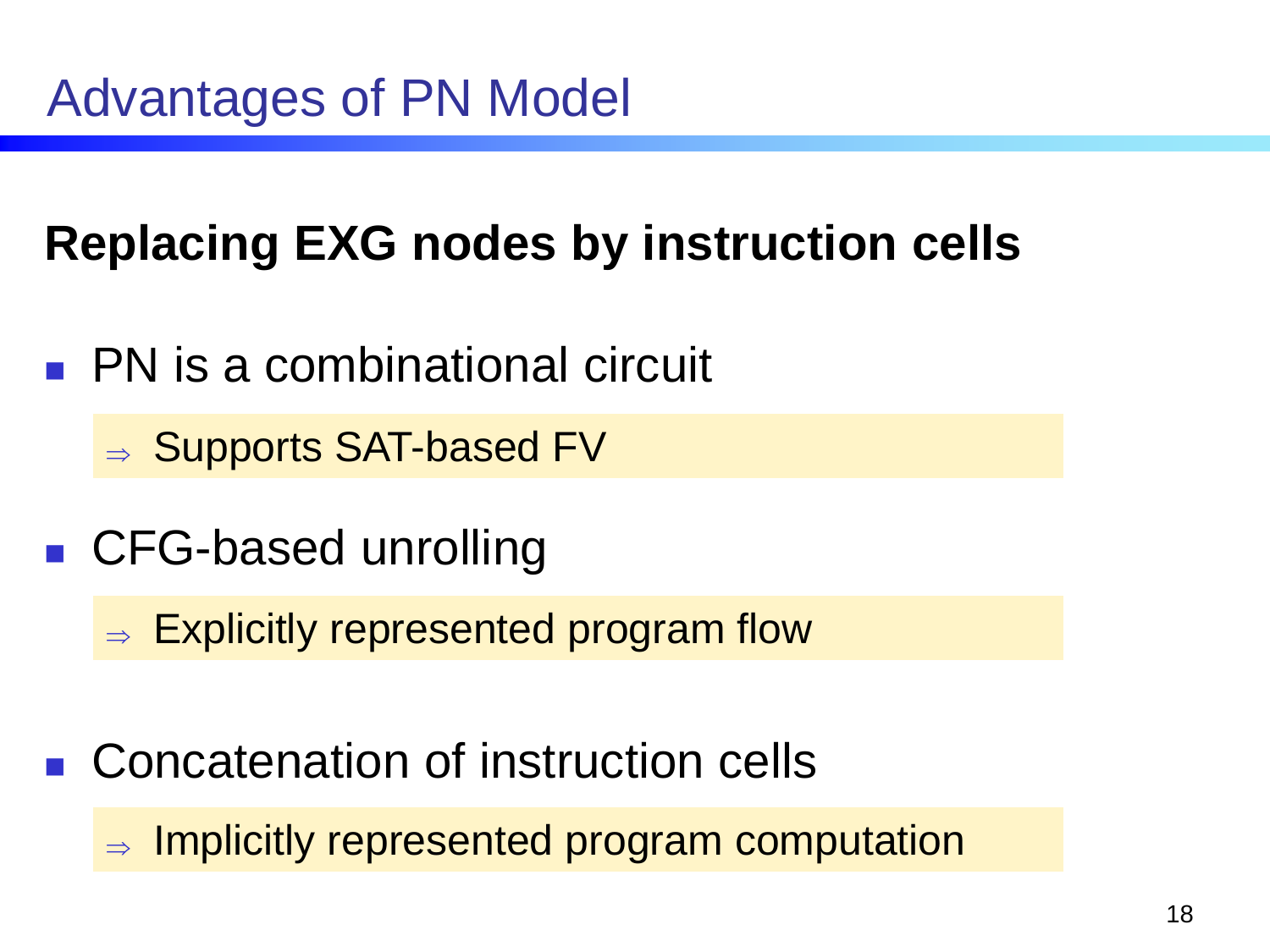## **Explicit program flow:**

program paths are considered separately

#### Simplification of *program computation*

- **CPU logic is simplified to single instruction cell**
- **Machine instruction parameters are constant:** individual instruction cell is further simplified by Boolean constraint propagation
- **Simplification takes place during PN generation** (not during property verification)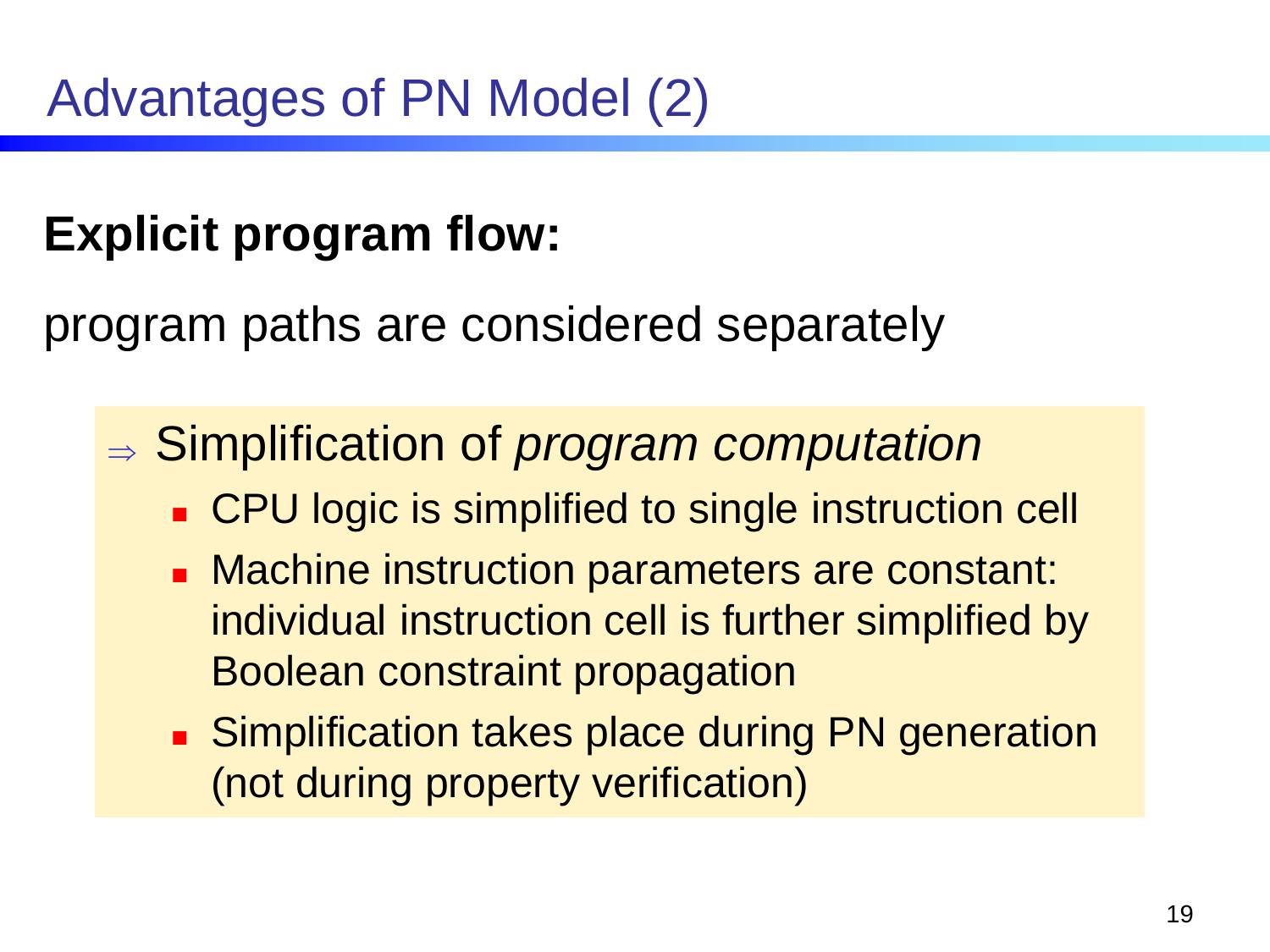## Advantages of PN Model (3)

### *Active* flags:

- **Small set of signals captures global reachability** information of entire program
- **Naluation on active signals selects possible execution** paths or sets of execution paths
- **Helps SAT solver to take into account reachability without** detailed reasoning on all intermediate instructions
- Example:



- Property:
- $A: O = true$
- $C:$  if b. active  $\bullet$ 
	- then  $b=a$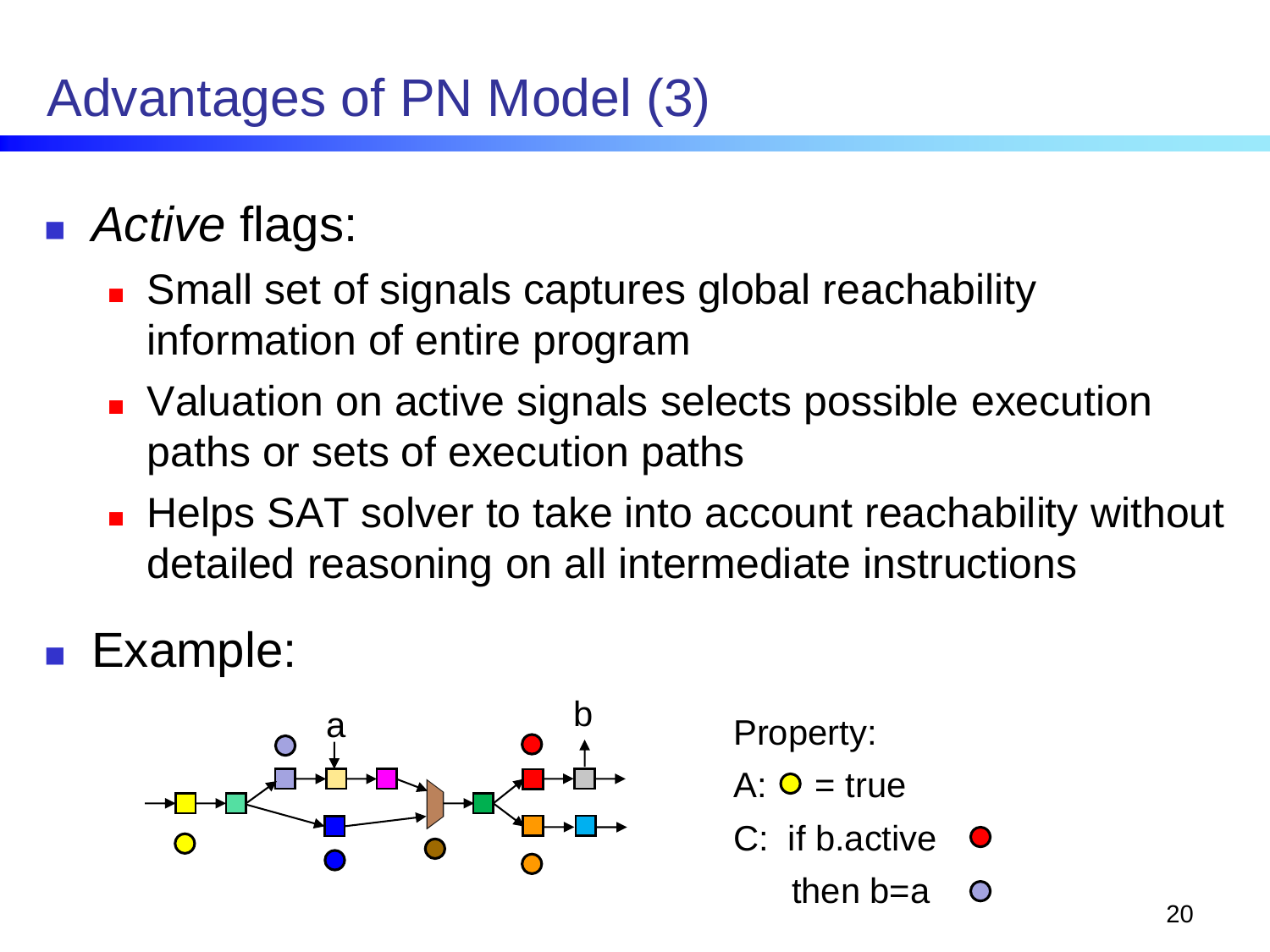## Experiment – Software LIN Master (1)

- **Industrial automotive design**
- 1309 lines of C code
- Send/receive message frames via UART
- **Interrupt-driven**
- Compiled for SuperH2 based 32-bit CPU, RISC architecture, 5-stage pipeline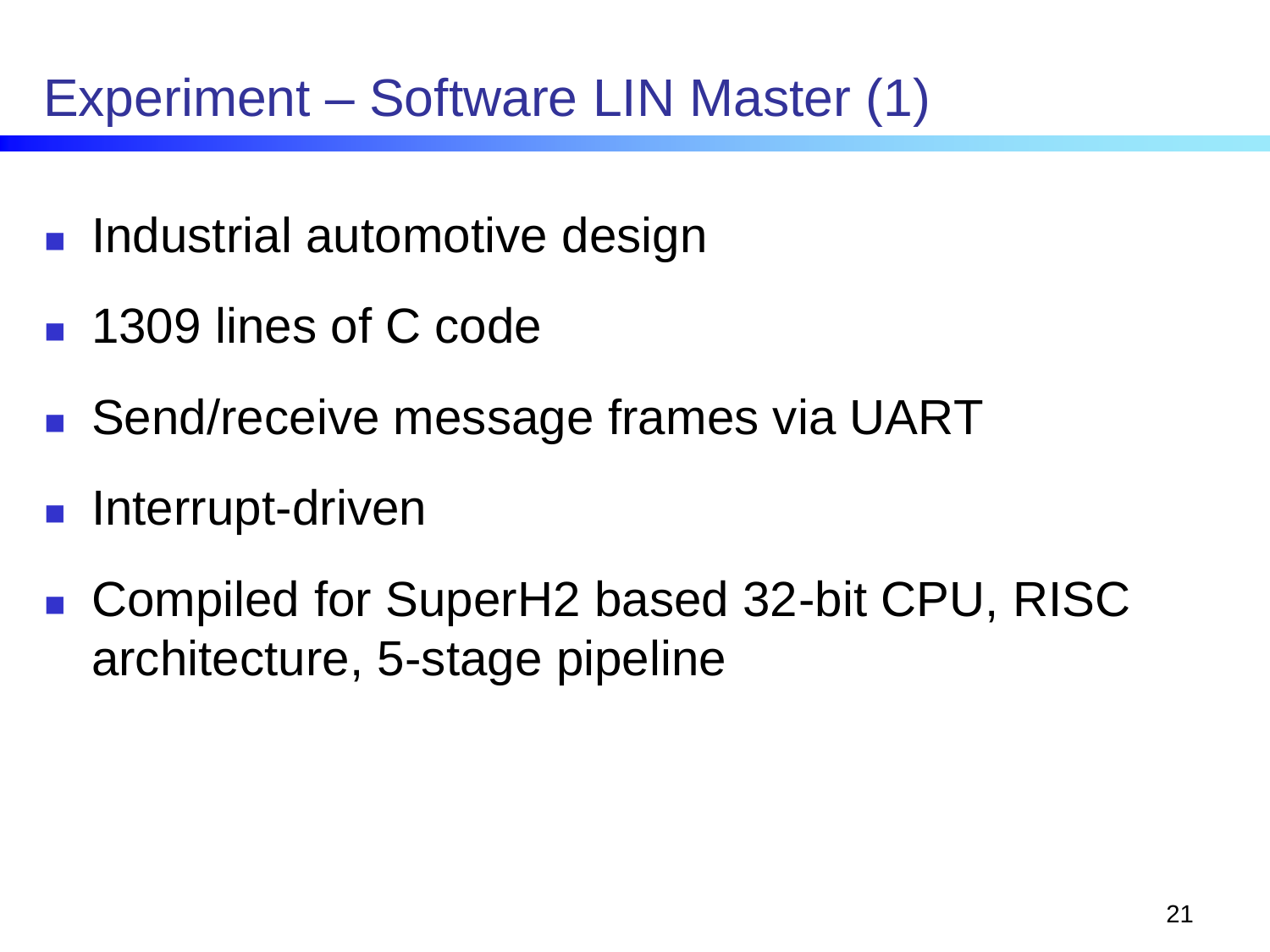## Experiment – Software LIN Master (2)

#### **Model generation:**

- Interrupt Service Routine (ISR), main program (scheduler) and initialization generated automatically
- **Composed model: assembled manually**

| Program              | #instructions |           | <b>CPU</b> | mem. |
|----------------------|---------------|-----------|------------|------|
| component            | <b>CFG</b>    | <b>PN</b> | (S)        | (MB) |
| LIN-Init             | 225           | 385       | 1.32       | 36   |
| <b>LIN-Scheduler</b> | 85            | 84        | 0.13       | 27   |
| LIN-ISR              | 790           | 1138      | 11.00      | 102  |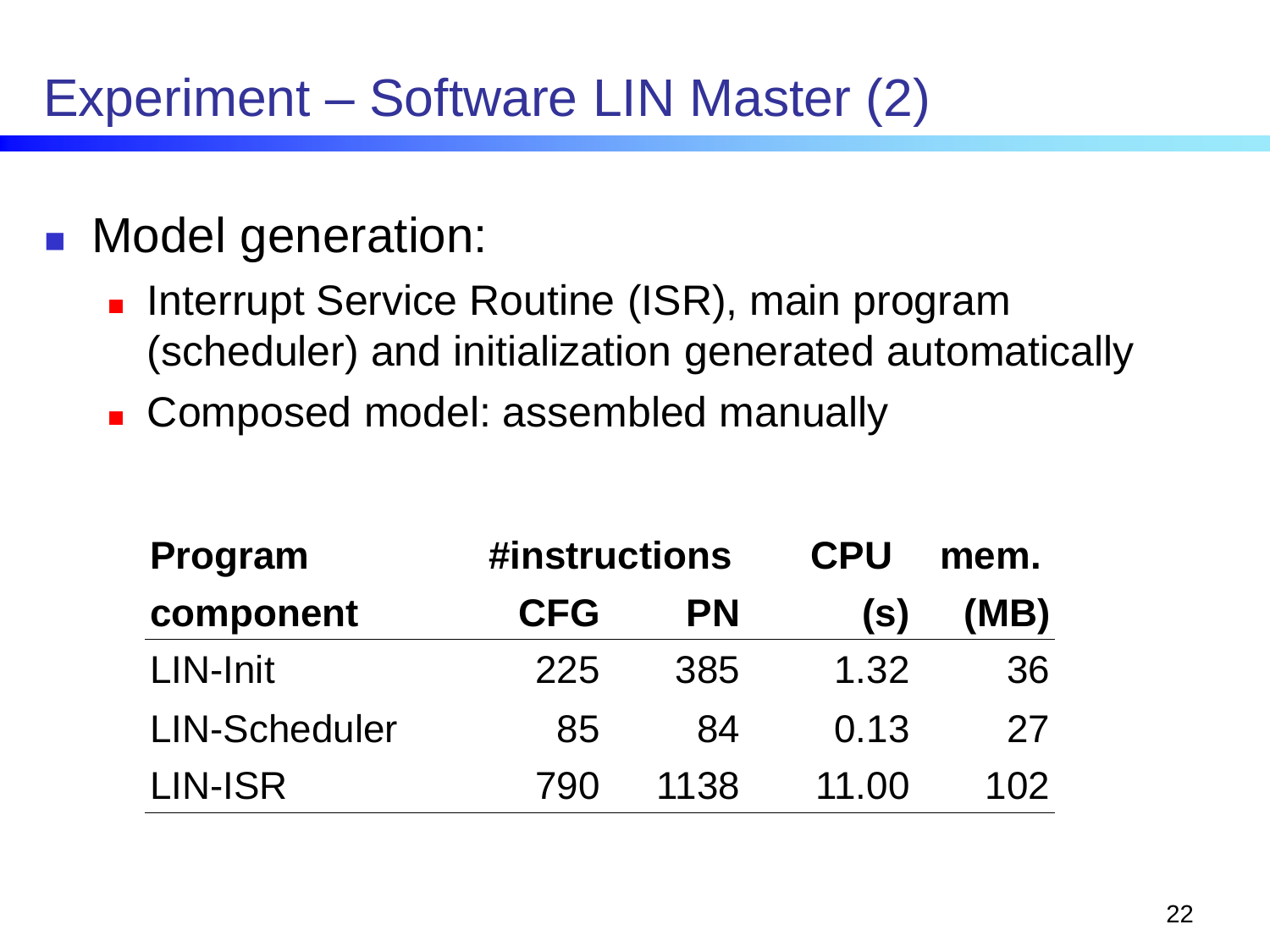Property verification:

- Composed model: 24001 instructions, 62592 primary inputs
- Verify correct generation of LIN frame (header, data, checksum and control signal for UART)
- Commercial HW property checker (OneSpin 360MV)

| <b>Property</b>                         | CPU(s) | <b>MEM(MB)</b> |
|-----------------------------------------|--------|----------------|
| RX frame 4or8 data bytes incl. checksum | 17     | 1641           |
| RX frame 4or8 data bytes wrong checksum | 28     | 1545           |
| TX frame 4or8 data bytes incl. Checksum | 15     | 1584           |
| Wrong PID or not matching ID (8bytes)   | 14     | 1566           |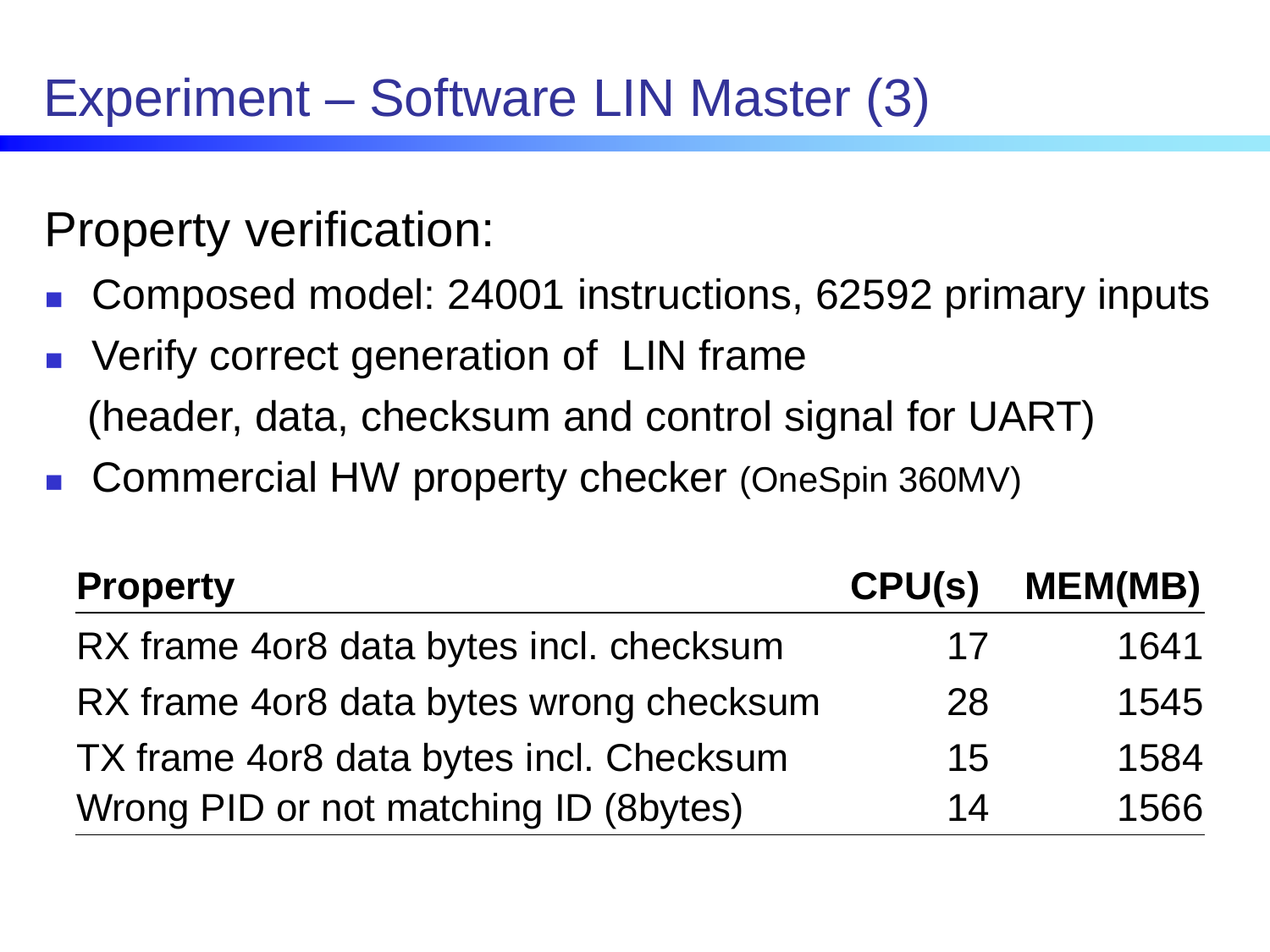## **Conclusion**

- **Program netlist (PN)** 
	- **New hardware-dependent model for low-level software** verification combining the advantages of HW-style bounded model checking and SW-style symbolic execution
	- **Automatic PN generation successful for industrial** automotive software
- **Future Work** 
	- **Equivalence checking**
	- **Integrate PN with hardware for FV of firmware**